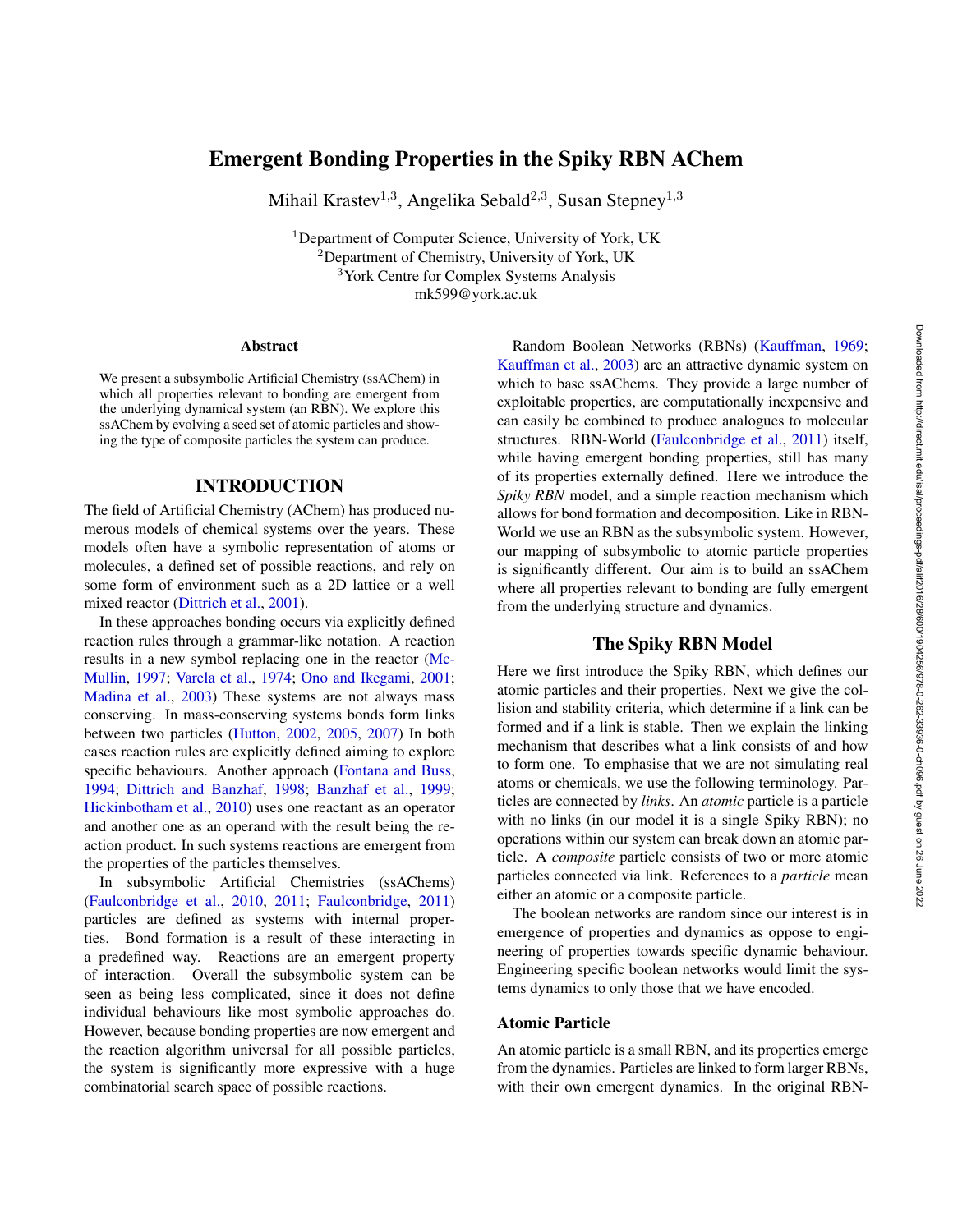

<span id="page-1-1"></span>Figure 1: Diagram of the Spiky RBN. Nodes are separated into Interaction Lists (IL) of varying size based on Algorithm [1.](#page-1-0) Edges in solid lines are those which are part of the IL and can be used in linking. Dashed line edges are part of the RBN topology that cannot be changed due to linking. Note that there is an IL with only one node and no edges; it cannot form a link. Each IL spike can be seen, with colour denoting sign and size denoting magnitude.

world, particles had two special 'bonding nodes' added arbitrarily; in our Spiky RBN model, the number, location, and properties of these nodes are emergent.

The core of the model is the subsymbolic representation of the atomic particle. The RBN is split into Interaction Lists (IL) made up of RBN nodes as shown in Fig. [1.](#page-1-1) Each IL is a list of nodes where each subsequent node takes direct input from the previous node in the list. The first node is the only one with unspecified inputs. ILs are constructed by following connected nodes where the next node is chosen based on the number of its outgoing edges, as defined in Algorithm [1.](#page-1-0) We attempted a few methods of picking first and subsequent nodes least influential gave a good balance between number of nodes per IL and number of ILs.

The ILs partition the nodes: every node belongs to exactly one IL, and every IL has at least one node in it. ILs have no effect on the topology of the RBN; they are a logical grouping.

ILs form the basis for interaction between particles in the Spiky RBN model, replacing the arbitrary binding site in RBN-World [\(Faulconbridge et al.,](#page-7-13) [2011\)](#page-7-13). The size of the IL (the number of nodes it contains) and the number of ILs in a particle are all derived purely from the topology of the RBN. Each IL has a numerical property referred to as the *spike* (Fig. [1\)](#page-1-1), which determines if a link will form and remain stable. The spike value is calculated over the attractor cycle <span id="page-1-0"></span>Data: N: list of all nodes in the RBN ordered by least influential first while N *is not empty* do Remove first node  $n$  from  $N$ ; Create new Interaction List  $IL_i$ ; Add *n* to  $IL_i$ ; **while**  $\exists n' \in N$  *where n is an input to*  $n'$  **do** Remove  $n'$  from  $N$ ; Add  $n'$  to  $IL_i$ ;  $n \leftarrow n';$ end i++ ; end



as follows.

The value of node x at RBN state s,  $x_{s_{value}}$  is 1 if it is in a 'true' state and −1 if it is in a 'false' state.

$$
x_{s_{value}} = \begin{cases} 1, & \text{if } x_{s_{state}} = T \\ -1, & \text{if } x_{s_{state}} = F \end{cases}
$$
 (1)

The value of node x over one cycle of the attractor  $x_{value}$ is

$$
x_{value} = \sum_{s=t}^{s=t+c} x_{s_{value}}
$$
 (2)

where  $t$  is the first state of the attractor and  $c$  is the attractor length.

The spike for  $IL_1$  of particle  $A$ ,  $S_{A1}$ , is the sum of all node values for nodes in that IL.

$$
S_{A1} = \sum_{x \in IL_1} x_{value} \tag{3}
$$

This gives us a spike with both a magnitude and a sign. It is constrained by the attractor length  $c$  and the number of nodes in  $IL_{A1<sub>size</sub>}$ :

$$
-IL_{A1_{size}}c \leq S_{A1} \leq IL_{A1_{size}}c \tag{4}
$$

We calculate the attractor of a RBN from an initial state of all 'false'.

An atomic particle has three properties: the number of ILs, the size of each IL, and the spike of each IL. The first two are a function of the RBN topology and the third is a function of the RBN dynamics. Because all are deterministically calculated, two identical RBNs will produce two identical atomic particles with identical behaviours. The number of ILs gives the maximum number of links that a particle can form. The size of each IL determines if it can be part of a link and how severely a link will change the topology of the particle. The spike dictates which specific set of bonds is possible.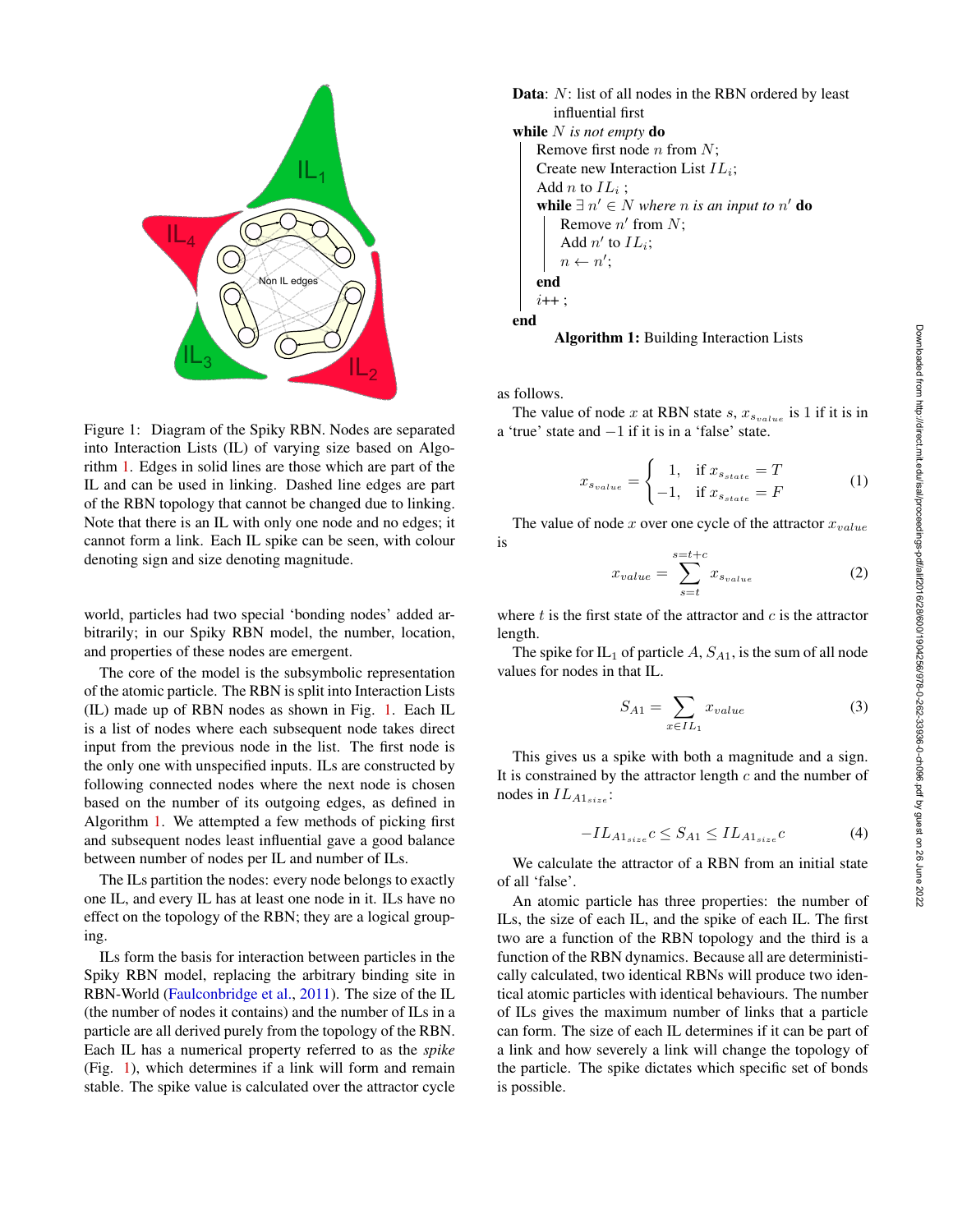## Collision and Stability Criteria

The second component of the model are the collision and stability criteria. The collision criterion dictates what must be true in order for a link to form. The stability criterion dictates what must be true in order for a link to continue to exist.

A link can form between ILs chosen from two different particles. The ILs must have size  $>1$  in order for a link to be possible. How particles and ILs are chosen depends on the reactor type. In an aspatial well mixed reactor two random particles can be chosen and a random IL on each. In a 2D lattice reactor particles in adjacent sites and the nearest ILs can be chosen.

The collision criterion states that:

$$
S_{iA} + S_{jB} = 0 \tag{5}
$$

where  $S_{iA}$  is the spike of the  $i^{th}$  IL of particle A. If the collision criterion is not met, the collision is considered elastic and the two particles do not form a link. If the collision criterion is met then a link forms as described below. Link formation results in a change in RBN topology and consequently in a possible change to partial linking properties. After the bond construction all partial linking properties are recalculated and used to check against the stability criterion.

Like collision criterion, the stability criterion states that:

$$
S'_{iA} + S'_{jB} = 0 \tag{6}
$$

where  $S'_{iA}$  is the spike of the  $i^{th}$  IL of particle A after the bond has been formed. The stability criterion is checked not only for the newly formed link, but for every pair of ILs that are part of a link in the new composite particle. Decomposition results in a particle splitting into two or more fragments. Each IL that was part of a now broken link is free again. This means the topology has changed such that stability criterion is checked recursively until all links in all fragments meet the criterion. Because the stability criterion is checked for all links it holds true for every composite particle that is not currently attempting to link.

### Link Structure and Formation

If the collision criterion holds then a link is formed. This is done by swapping pairs of nodes inputs between the two ILs as shown in Fig. [2.](#page-2-0) Edges which are part of the IL are swapped, starting with the edge outputting from the first node in the IL.

The maximum number of swaps possible is  $n - 1$ , where  $n$  is the size of the smaller of the two ILs.

A link can be constructed between any two IL of size  $>1$ . ILs of size 1 cannot link because they have no edges to swap. (It is possible to have a node that takes input from itself. We do not consider these.)

After link formation the spikes of all ILs in the new composite particle are recalculated, since link formation results



<span id="page-2-0"></span>Figure 2: An example of the structure of a link between particles A and B. Note that two pairs of edges are swapped since  $IL_{B4}$  has a size of 3.

in a change in the underlying RBN topology. For any links that do not meet the stability criterion the link is decomposed by reversing the input swaps. When a link decomposes the break results in two new particles; again the spikes of the ILs are recalculated, and any further decomposition needed is performed. This process continues until the products are stable (meet the stability criterion), hence a single interaction between two reactants can result in multiple product particles. The algorithm for two atomic particles is shown in fig[.3.](#page-3-0)

Our links have a richer structure than those in the original RBN-World [\(Faulconbridge et al.,](#page-7-13) [2011\)](#page-7-13). Small ILs mean fewer swaps to form a link, resulting in less perturbation to the linking particles. This implies a higher chance that the spikes do not change and the link is stable. Larger ILs produce a larger change in topology and are therefore more likely to result in different spikes and so bond instability.

### Experiment: Growing a Seed Set

The aim of the experiment is to use an evolutionary approach to generate interesting seed sets of atomic particles. One of the long term goals of the project is to add further parameters such as kinetics, variable link strengths, and geometry to the model, in order to see the effects these properties have on the dynamics of the system. In order to understand and compare the effects of these parameters we need an exemplar dynamic system: a set of atomic particles with nontrivial dynamic properties. Finding such a set can be difficult since the search space is vast and there is no way to predict dynamic behaviour without simulation. We can state undesirable characteristics: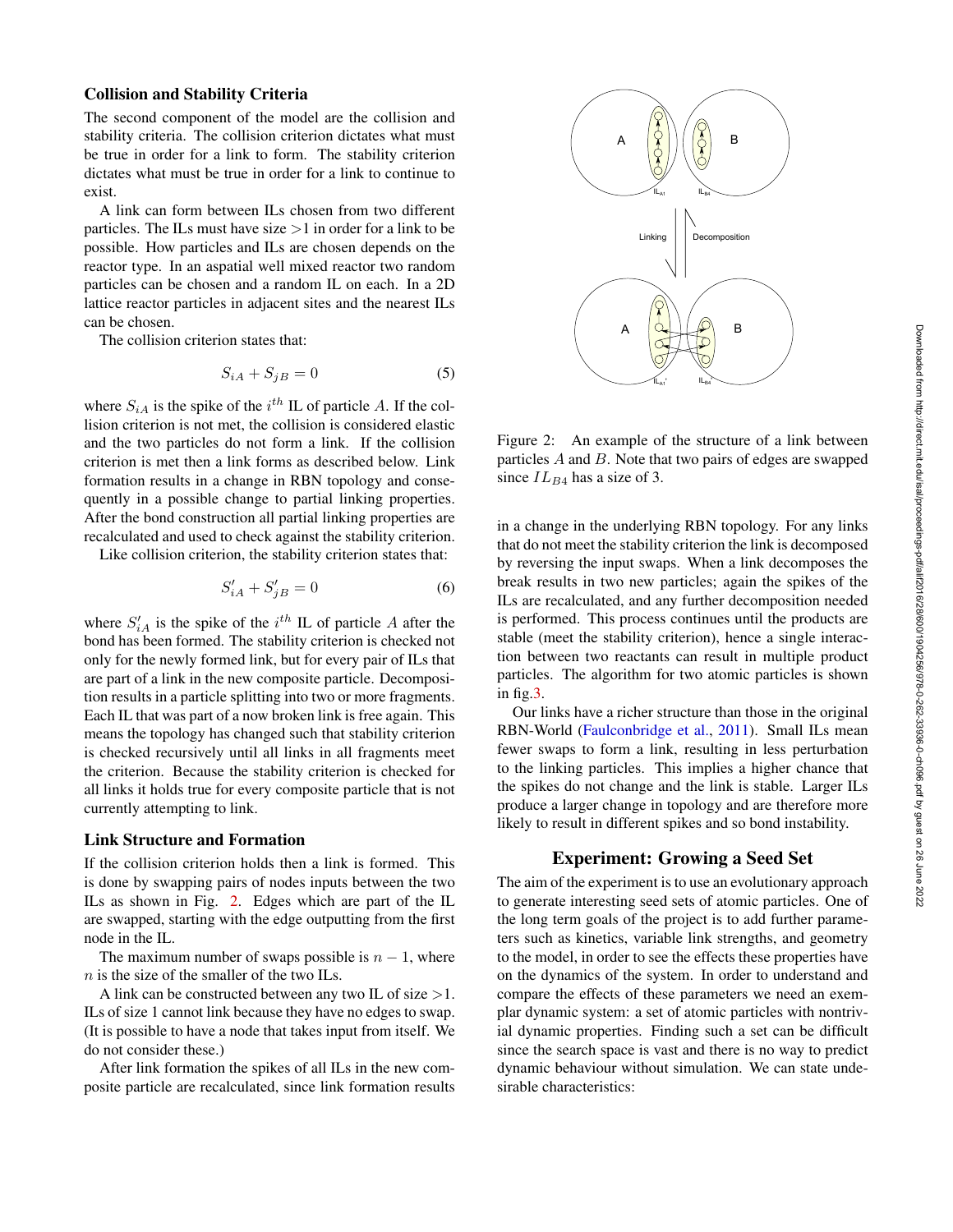

<span id="page-3-0"></span>Figure 3: Reaction algorithm between two atomic particles. First an IL is selected on each. The collision criterion is checked. If it passes then a link is formed (product particle AB). The stability criterion is checked for the ILs that are part of the link. If it fails then the link decomposes. Note that ILs not involved in links may have had their spikes changed due the effect of the link on the new composite RBN.

- Overly restrictive : most reactions are elastic and do not result in larger composite particles. The system quickly reaches a stable state with no reactions occurring.
- Overly permissive : almost all reactions result in stable links. The system quickly congeals into a single large composite particle.
- Chaotic : almost all reactions between composite particles result in decomposition of links. The system is reactive but larger composites are quickly destroyed.

## Reactor

For this experiment we use an aspatial reactor initialised with 20 unique atomic particles. The reactor attempts 1,000 links by picking two particles at random, picking an IL on each at random, and attempting a link. If the reaction is successful all reactants *and* products are added to the reactor.

At any time the reactor contains one copy of each composite particle that has been generated so far, plus the initial 20 atomic particles. In effect our system is a well stirred reactor with equal concentrations of all particles. This is a rough exploration of the possible behaviour the seed set can produce.

## Fitness Metrics

We use a fitness function to describe the type of system we are looking for. We calculate a fitness per seed set in the population, as well as a fitness per atomic particle. There are five measures on which we base our fitness function:

- $C$  The number of unique composite particles that the system creates after a set number of reaction attempts.
- V Variance in observed composite particle size.
- L Variance in number of links per atomic particle in a composite particle.
- R Percentage of attempted reactions for which the new bond is stable.
- P Number of unique links that an atomic particle has been observed as forming. For example if atomic particle A has only ever formed bonds with atomic particle B and itself, then  $P = 2$ .

These characteristics form the basis of our fitness function.  $C$ ,  $V$ ,  $L$  and  $R$  provide an overall fitness for our seed set. P provides an individual fitness for each atomic particle within the seed set. We use a rank based approach, which removes the need to provide weights for the components of the fitness function.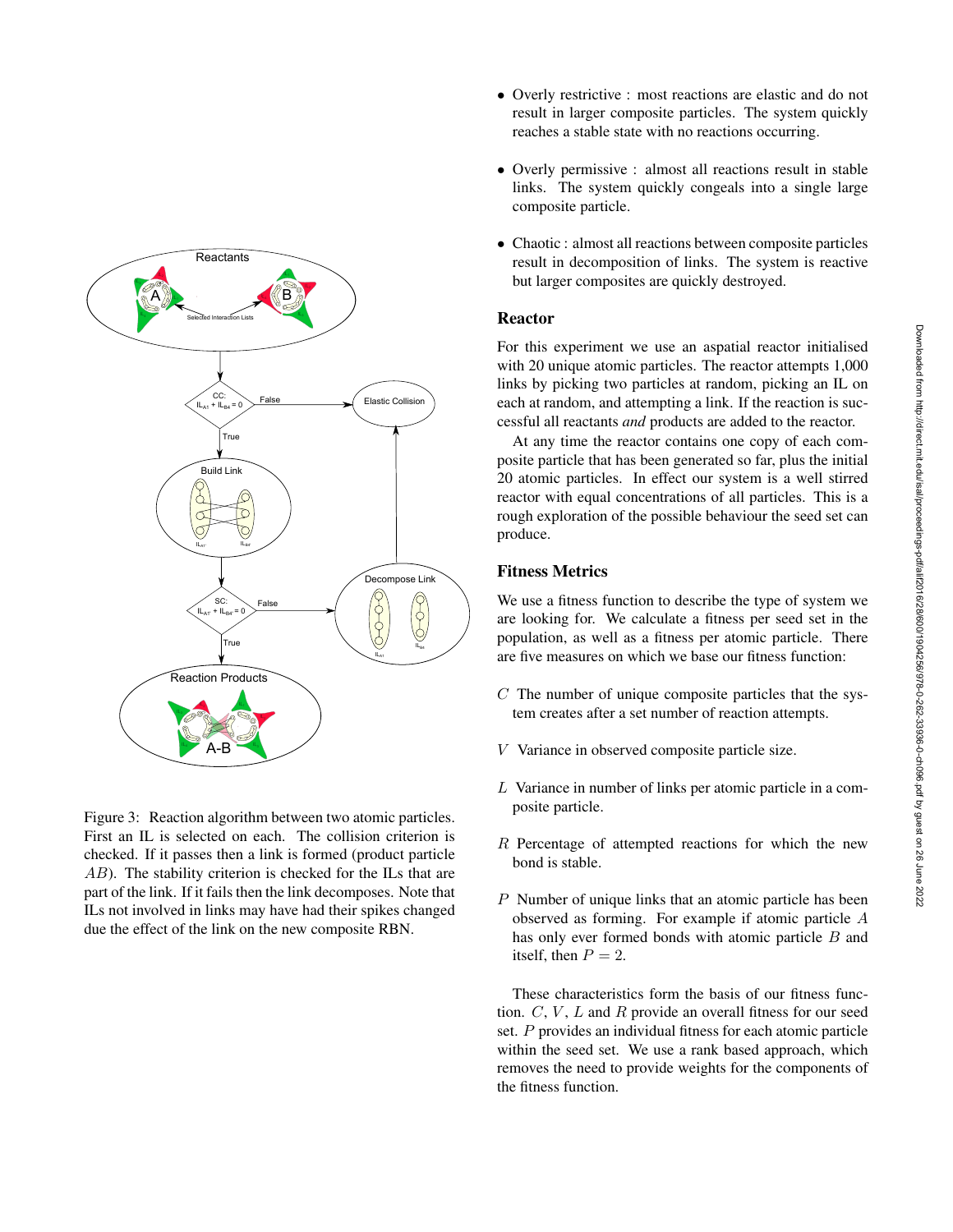## Fitness Functions

The fitness of reactor  $i$  is:

$$
fr_i = Rank(C_i) + Rank(V_i) + Rank(L_i) + Rank(R_i)
$$
\n(7)

where  $Rank(C_i)$  is the rank of reactor i when the reactors are ordered by lowest to highest. Since our population is made of 20 individuals and there are four ranks,  $fr_i$  is constrained to

$$
4 \le fr_i \le 80\tag{8}
$$

The fitness of atomic particle  $j$  in reactor  $i$  is the number of unique bonds it can form,  $P_{ij}$ 

$$
f_{ij} = P_{ij} \tag{9}
$$

With a seed set of 20 atomic particles  $f_{ij}$  is constrained to

$$
0 \le f_{ij} \le 20\tag{10}
$$

The mutation function replaces the atomic particle  $j$  in reactor  $i$  with a new random one with a probability proportional to  $M_{ij}$ , where

$$
M_{ij} = \frac{84 - fr_i}{1 + f_{ij}}\tag{11}
$$

That is, fitter reactors and fitter particles are mutated less.

$$
0.19 < M_{ij} \le 80 \tag{12}
$$

#### Exploratory Algorithm

To generate atomic particle sets we use an algorithm similar to clonal selection [\(De Castro and Von Zuben,](#page-7-17) [2000,](#page-7-17) [2002\)](#page-7-18) (see Fig. [4\)](#page-4-0). Our population is made of 20 reactors. Unlike normal clonal selection, each population member produces exactly one clone by mutating atomic particles based on  $M_{ij}$ . This is because our aim is not specific optimisation but rather exploration for possible seed sets with favourable behaviours. In order to ensure that good seeds propagate through the generations we include a low 5% crossover chance. The crossover function replaces the three lowest participation particles in a set with the three highest participation particles from another set. When crossover occurs we ensure that the resultant seed set has 20 unique atomic particles by making sure the incoming particles are not already in the seed set. The crossover probability is kept low because again we are interested in diversity. Also, due to the nature of the system, high fitness of a particle in one reactor does not necessarily imply high fitness in another reactor. This is a desirable trait since high fitness in all reactors would suggest the particle is overly permissive and can bond with almost everything.

## Results

The experiment was run with RBNs of  $K = 2, N = 12$ forming atomic particles. We first look at the behaviour of the reactors over the generations and then give an example particle from the best reactor at the end of the run.



<span id="page-4-0"></span>Figure 4: Exploration algorithm. The algorithm is initialized with 20 sets of 20 atomic particles each. Each reactor then attempts 1,000 reactions. We then calculate reactor fitness and particle fitness, mutate and perform crossover to get the new population for gen  $n + 1$ . This repeats for 100 generations.

### Exploratory Algorithm Performance

Fig. [5](#page-5-0) shows how the values of  $C, V, L$  and R change over the generations.

Over the generations there is an increase in the distribution's upper quartiles suggesting some reactors are improving and finding better seed sets.

The median values in each graph fluctuate, which is to be expected: even if no mutation or crossover is experienced there is no guarantee that a successful reactor will reproduce its behaviour in the following generation. Because reactions are randomly chosen it is possible that a very reactive composite particle is not generated even if one is possible.

The median variance in size (Fig. [5b](#page-5-0)) stays very low for most of the experiment. This is due to reactors producing only composite particles of one size (most commonly size 2) giving a variance of 0.

Generation 68 shows a large increase in variance in particle size (Fig. [5b](#page-5-0)) compared to the previous generation. For that generation there is also an increase in median number of unique particles (Fig. [5a](#page-5-0)), and number of bonds formed (Fig. [5d](#page-5-0)) compared to the previous generation. The median variance in number of bonds per particle [\(5c](#page-5-0)) is lower then the previous generation however. This suggests that gen 68 produced many large composites which where mostly straight ribbons of particles with low branching.

The large number of outliers shows that while these lowreactivity systems are common we can also find more interesting examples. The reduction in outlier numbers towards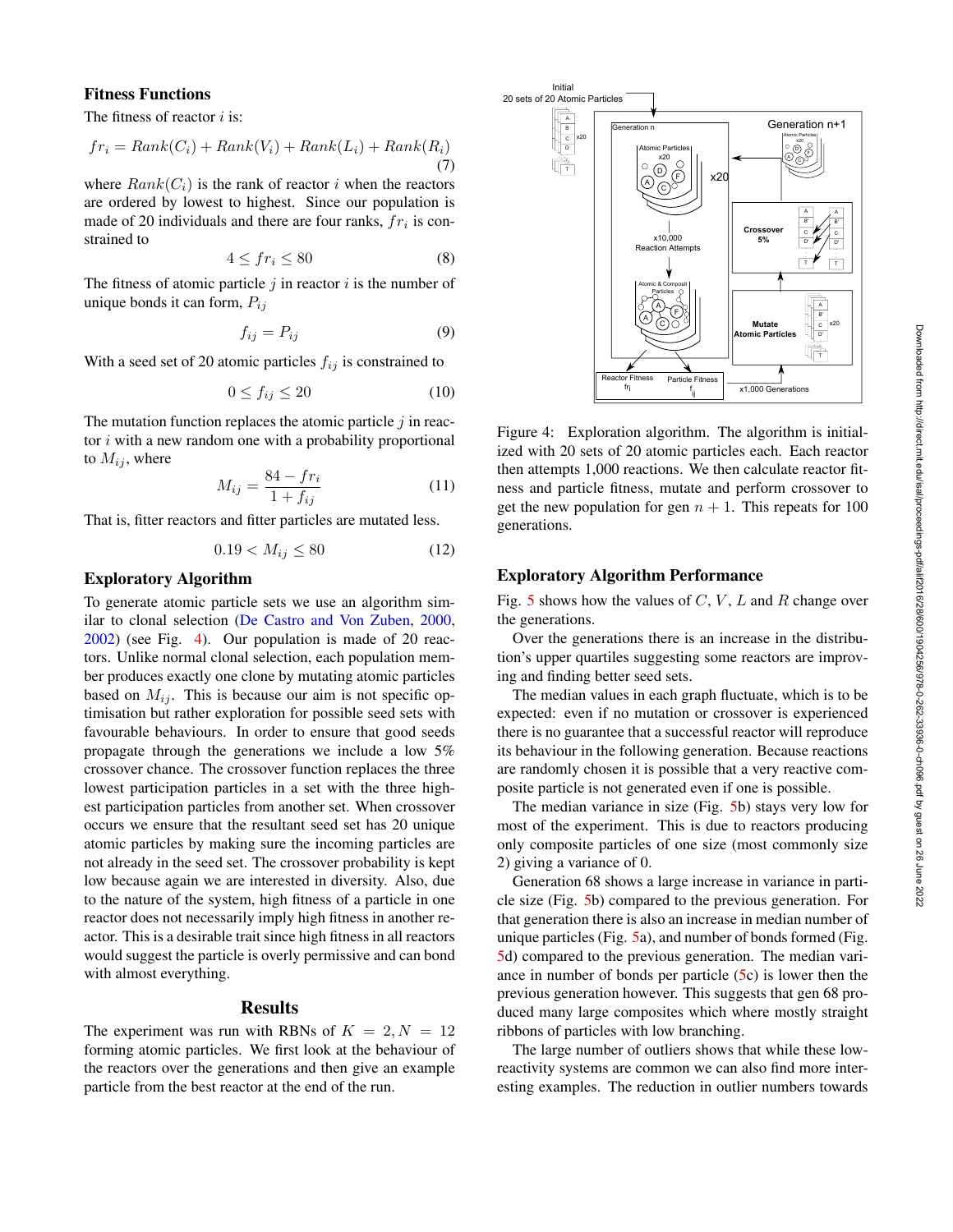

<span id="page-5-0"></span>Figure 5: Distribution of the reactor measures per generation; some outliers are omitted. (a) C, number of unique particles; (b) V, variance of particle size; (c)  $L$ , variance of number of links; (d)  $R$ , stability. Generation 68 is highlighted for reference.



<span id="page-5-1"></span>Figure 6: Distribution of the evolutionary activity measure QNN per generation for each reactor.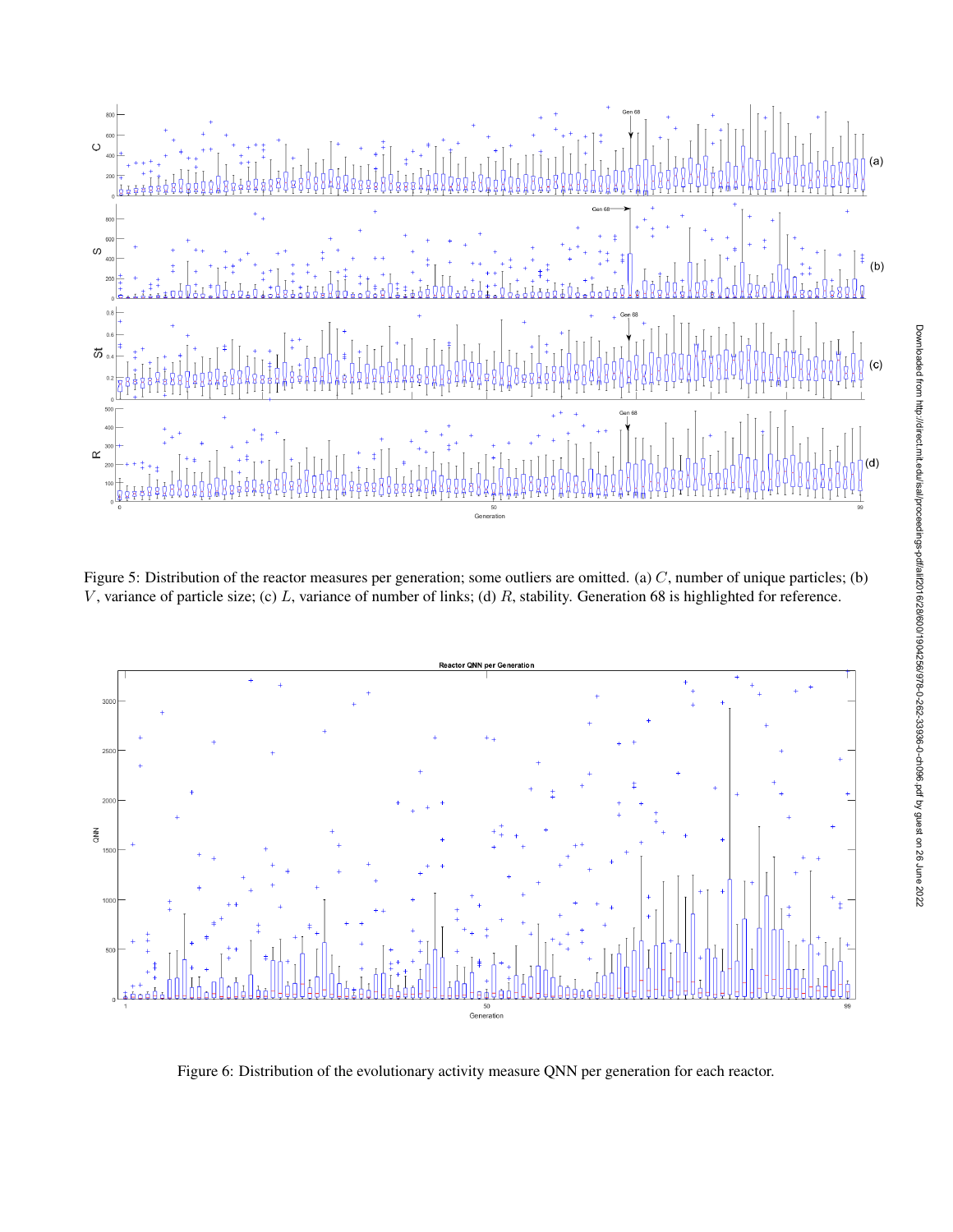| Reactor | C   | V      | L       | $\boldsymbol{R}$ |
|---------|-----|--------|---------|------------------|
| 0       | 46  | 2.3667 | 0.18255 | 40               |
| 1       | 63  | 4.3401 | 0.19970 | 59               |
| 2       | 129 | 8.3091 | 0.20915 | 83               |
| 3       | 586 | 430.3  | 0.51866 | 307              |
| 4       | 76  | 7.6058 | 0.17437 | 58               |
| 5       | 229 | 21.694 | 0.38975 | 137              |
| 6       | 59  | 1.8248 | 0.17602 | 54               |
| 7       | 139 | 6.8823 | 0.27666 | 116              |
| 8       | 501 | 1607.6 | 0.36968 | 402              |
| 9       | 453 | 128.54 | 0.27755 | 298              |
| 10      | 149 | 16.221 | 0.20390 | 93               |
| 11      | 39  | 2.5063 | 0.12235 | 34               |
| 12      | 566 | 116.41 | 0.36923 | 280              |
| 13      | 274 | 398.26 | 0.11454 | 166              |
| 14      | 608 | 368.44 | 0.29997 | 338              |
| 15      | 266 | 31.143 | 0.28607 | 158              |
| 16      | 183 | 25.329 | 0.34497 | 140              |
| 17      | 58  | 4.797  | 0.18159 | 45               |
| 18      | 179 | 61.056 | 0.48978 | 114              |
| 19      | 50  | 2.2724 | 0.12439 | 38               |

<span id="page-6-0"></span>Figure 7: Gen 99 Reactors



<span id="page-6-1"></span>Figure 8: A composite particle produced by reactor 3, made of 65 atomic particles from 7 different species (T,K,L,S,F,M,D).

the end of the run together with an increase in distribution variance suggests that fit individuals have a positive influence on the population.

In order to check if the exploratory algorithm is producing positive evolutionary activity we use the QNN measure [\(Droop and Hickinbotham,](#page-7-19) [2012\)](#page-7-19). Fig. [6](#page-5-1) shows the QNN distribution per reactor over the generations. Large increases in the QNN distribution, especially towards the latter third of the experiment, suggest a period of strong evolutionary activity for most reactors. Large positive outliers are single reactors which are showing high activity, likely due to mutation. Again due to the random nature of the reactor we see fluctuations between generations.

### Example product

Fig. [7](#page-6-0) shows the reactor metrics for each reactor at the end of the last generation. In the final run four of the 20 reactors produced over 500 unique composite particles. Of these the best (based on  $f_r$ ) was reactor 3 producing 586 particles of which 307 had newly created stable bonds.

Fig. [8](#page-6-1) shows one of the largest generated composite particles. The main chain consists of T and K atomic particles. We see branching along the chain showing that the T atomic particle is capable of three links. Interestingly we also see that particle L allows other, non-K or -T particles to join the chain (specifically F, M and S). This gives the product compositional diversity. Like the T particle, L is capable of forming up to three links. However the reactor does not contain any long chain L composites, suggesting that L-L links are unstable. While the particle in Fig. [8](#page-6-1) is stable there are still T atoms with only one link, suggesting that it could grow even further.

This particle is a product of 47 unique reactions. Most produce exactly one new unique composite particle. However three of the reactions produce two unique particles. This suggests that most reactions are combinatorial in nature. While reactions can produce multiple products, only previously unobserved products are recorded and added back to the reactor.

Branching is common in the final reactors; 15 out of 20 reactors have at least one composite where an atom has three links. However we have not observed a particle that can form four or more links. It is possible that changing the way ILs are constructed to ensure that each particle has at least 4 linking sites of size  $>2$  would give more branching. However engineering particles in such a way is contrary to the core principle of having emergent properties. A more consistent approach would be to find naturally occurring particles of that nature and introduce them into the seed set.

### Conclusions and Outlook

We have presented a new ssAChem based on the Spiky RBN model of an atomic particle. The core design principle of the model is to derive all properties relevant to linking from